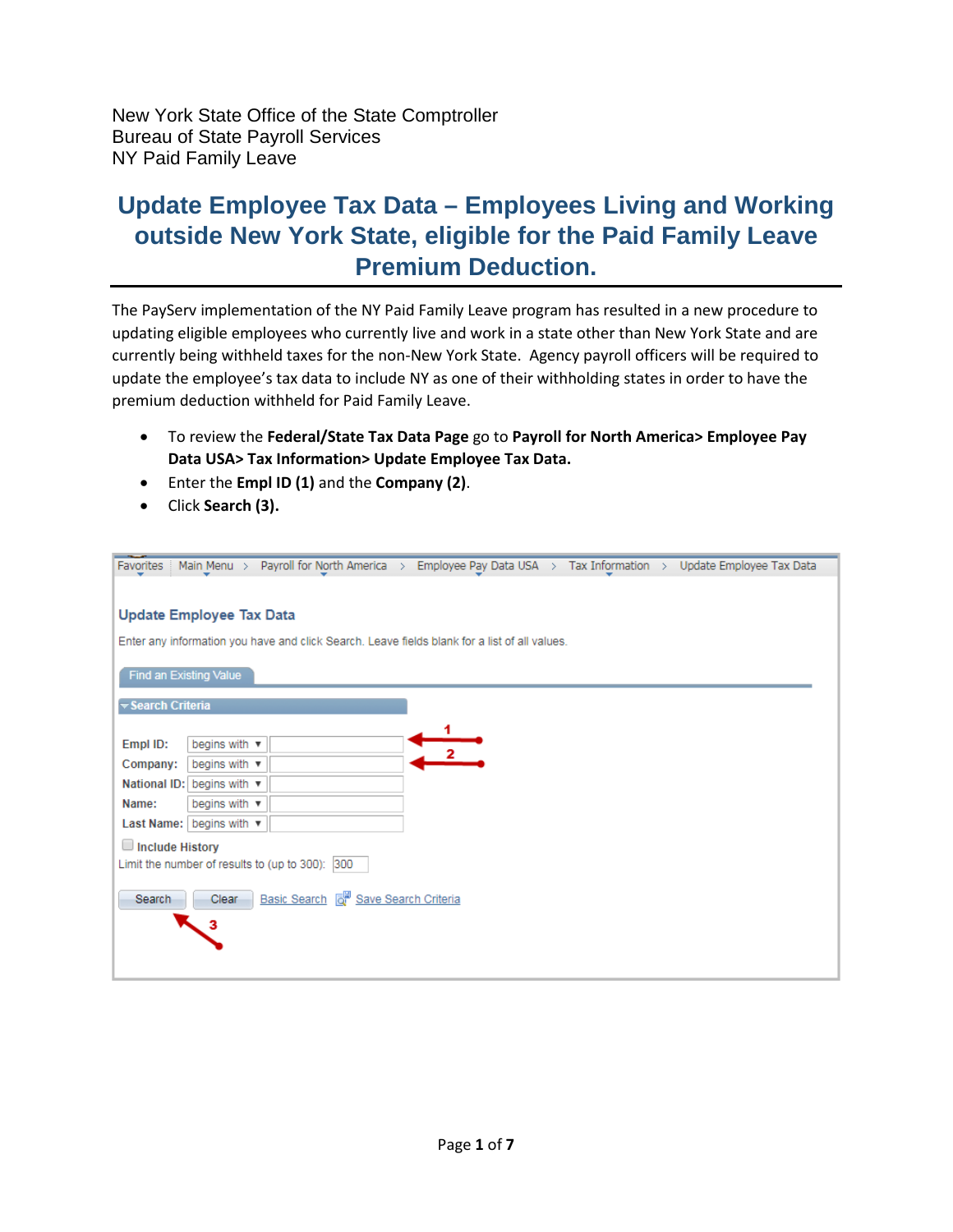- The Employee Federal Tax Data Page is displayed.
- To update the State data for the employee, click the **plus sign (4)** to add a new effective dated row. The **Effective Date (5)** field defaults to the current date. As long as this date is prior to the check date that the change should be impacted in, there is not a need to update the date from the current date.

| <b>Federal Tax Data</b>                                                                                                             | State Tax Data                                     | Local Tax Data                                                                 |  |  |  |
|-------------------------------------------------------------------------------------------------------------------------------------|----------------------------------------------------|--------------------------------------------------------------------------------|--|--|--|
| 6                                                                                                                                   | 5                                                  | Person ID:<br>N                                                                |  |  |  |
| <b>Tax Data</b>                                                                                                                     |                                                    | Find   View All First 4 of 2                                                   |  |  |  |
| Company:                                                                                                                            | <b>NYS</b>                                         | $+$ $-$<br><b>STATE OF NEW YORK</b>                                            |  |  |  |
| *Effective Date:                                                                                                                    | 12/08/2017<br>FJ                                   |                                                                                |  |  |  |
| <b>Updated By:</b>                                                                                                                  | Online Usr                                         | Date Last Updated:                                                             |  |  |  |
| <b>Federal Withholding Elements</b>                                                                                                 |                                                    |                                                                                |  |  |  |
| *Special Withholding Tax Status:                                                                                                    |                                                    | None<br>▼                                                                      |  |  |  |
| *Tax Marital Status:                                                                                                                |                                                    | Single<br>▼<br>Single                                                          |  |  |  |
|                                                                                                                                     |                                                    | Check here and select Single status if married but withholding at single rate. |  |  |  |
| <b>Withholding Allowances:</b>                                                                                                      |                                                    | 2                                                                              |  |  |  |
| <b>Additional Amount:</b>                                                                                                           |                                                    | \$0.00                                                                         |  |  |  |
| <b>Additional Percentage:</b>                                                                                                       |                                                    | 0.000                                                                          |  |  |  |
| *Earned Income Credit Status:                                                                                                       |                                                    | Not applicable<br>▼                                                            |  |  |  |
|                                                                                                                                     |                                                    | Exempt from FUT                                                                |  |  |  |
| ▶ W-4 and W-5 Processing Status                                                                                                     |                                                    |                                                                                |  |  |  |
| Lock-In Letter Details                                                                                                              |                                                    |                                                                                |  |  |  |
| ▶ State Tax Options                                                                                                                 |                                                    |                                                                                |  |  |  |
| Tax Treaty/Non-Resident Data                                                                                                        |                                                    |                                                                                |  |  |  |
| ▶ W2-Reporting                                                                                                                      |                                                    |                                                                                |  |  |  |
| <b>日</b> Save<br>罻<br><b>C</b> Refresh<br>Return to Search<br>Previous in List<br>Next in List<br>Update/Display<br>Include History |                                                    |                                                                                |  |  |  |
|                                                                                                                                     | Federal Tax Data   State Tax Data   Local Tax Data |                                                                                |  |  |  |

• Click on the **State Tax Data (6)** tab.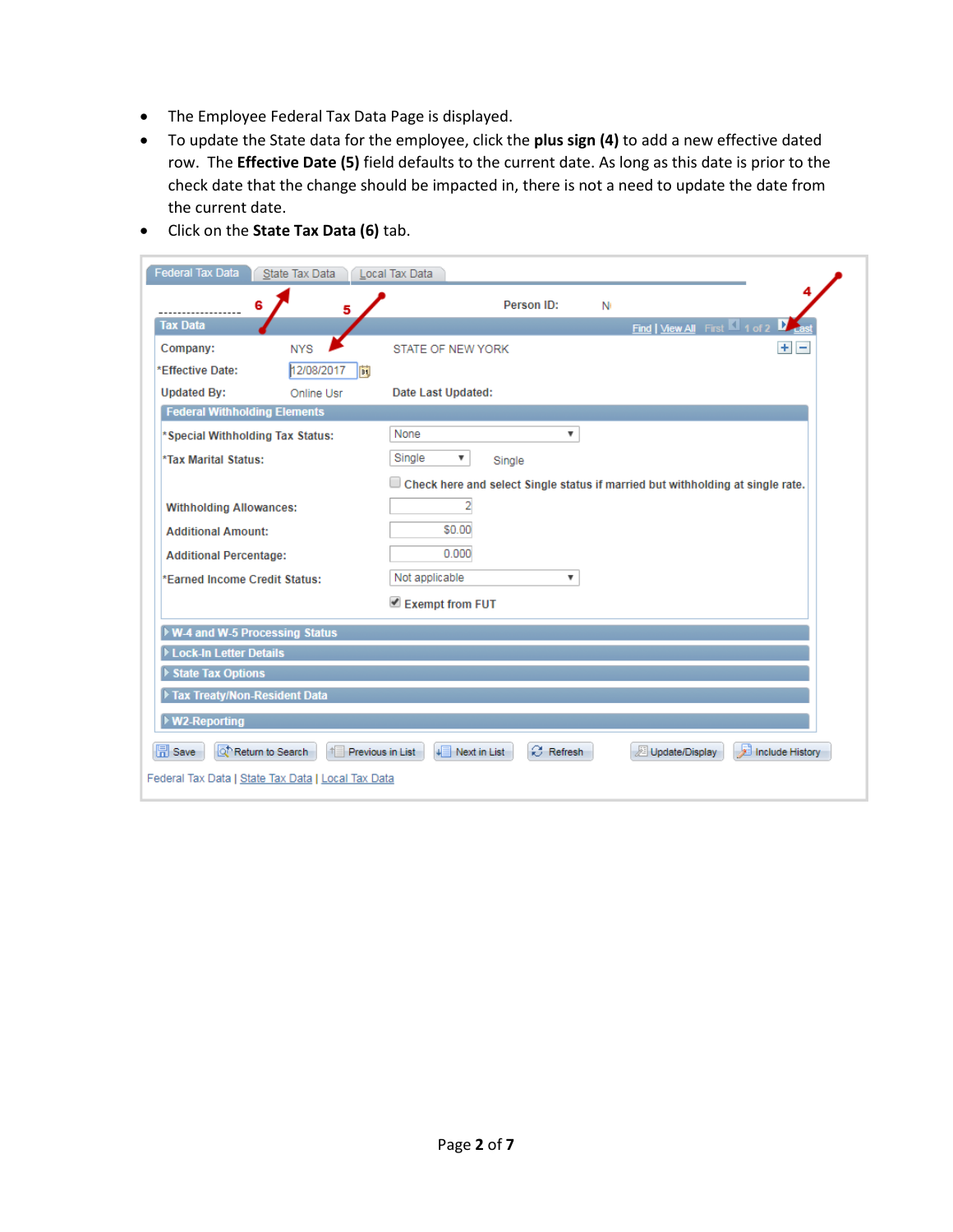- The current **State (7)** that the employee is being withheld State taxes from will be displayed.
- To update the State data for NY for the employee, click the **plus sign (8)** to add a new row for a new state.

| Federal Tax Data          | State Tax Data                                                  | Local Tax Data |                                |                 |                                              |  |
|---------------------------|-----------------------------------------------------------------|----------------|--------------------------------|-----------------|----------------------------------------------|--|
|                           |                                                                 |                | Person ID:                     | N               |                                              |  |
| <b>Tax Data</b>           |                                                                 |                |                                |                 | <b>Find   View All First   4 of 2   Last</b> |  |
| Company:                  | $NYS$ 7<br>STATE OF NEW YORK                                    |                | <b>Effective Date:</b>         | 12/08/2017      | $+$ $-$                                      |  |
|                           | Find   View All First 1 of 1 D Last<br><b>State Information</b> |                |                                |                 |                                              |  |
| *State:                   | DC<br>District of Columbia<br>$\circ$                           |                |                                |                 | $+$ $-$                                      |  |
|                           | $\blacksquare$ Resident                                         |                | $\blacksquare$ UI Jurisdiction |                 |                                              |  |
|                           | Non-Residency Statement Filed                                   |                |                                | Exempt From SUT |                                              |  |
|                           | <b>State Withholding Elements</b>                               |                |                                |                 |                                              |  |
|                           | *Special Withholding Tax Status:                                | None           | $\overline{\mathbf{v}}$        |                 |                                              |  |
| *Tax Marital Status:      |                                                                 | Q              |                                |                 | ø                                            |  |
|                           |                                                                 |                |                                |                 |                                              |  |
|                           | <b>Withholding Allowances:</b>                                  | 2              |                                |                 |                                              |  |
|                           |                                                                 |                |                                |                 |                                              |  |
| <b>Additional Amount:</b> |                                                                 | \$0.00         |                                |                 |                                              |  |
|                           | <b>Additional Percentage:</b>                                   | 0.000          |                                |                 |                                              |  |
|                           | <b>Additional Allowances:</b>                                   | 0              |                                |                 |                                              |  |
| Lock-In Letter Details    |                                                                 |                |                                |                 |                                              |  |
|                           |                                                                 |                |                                |                 |                                              |  |
| 圖<br>Save                 | <b>C</b> Refresh<br>Return to Search<br>Update/                 |                |                                |                 |                                              |  |
|                           |                                                                 |                |                                |                 |                                              |  |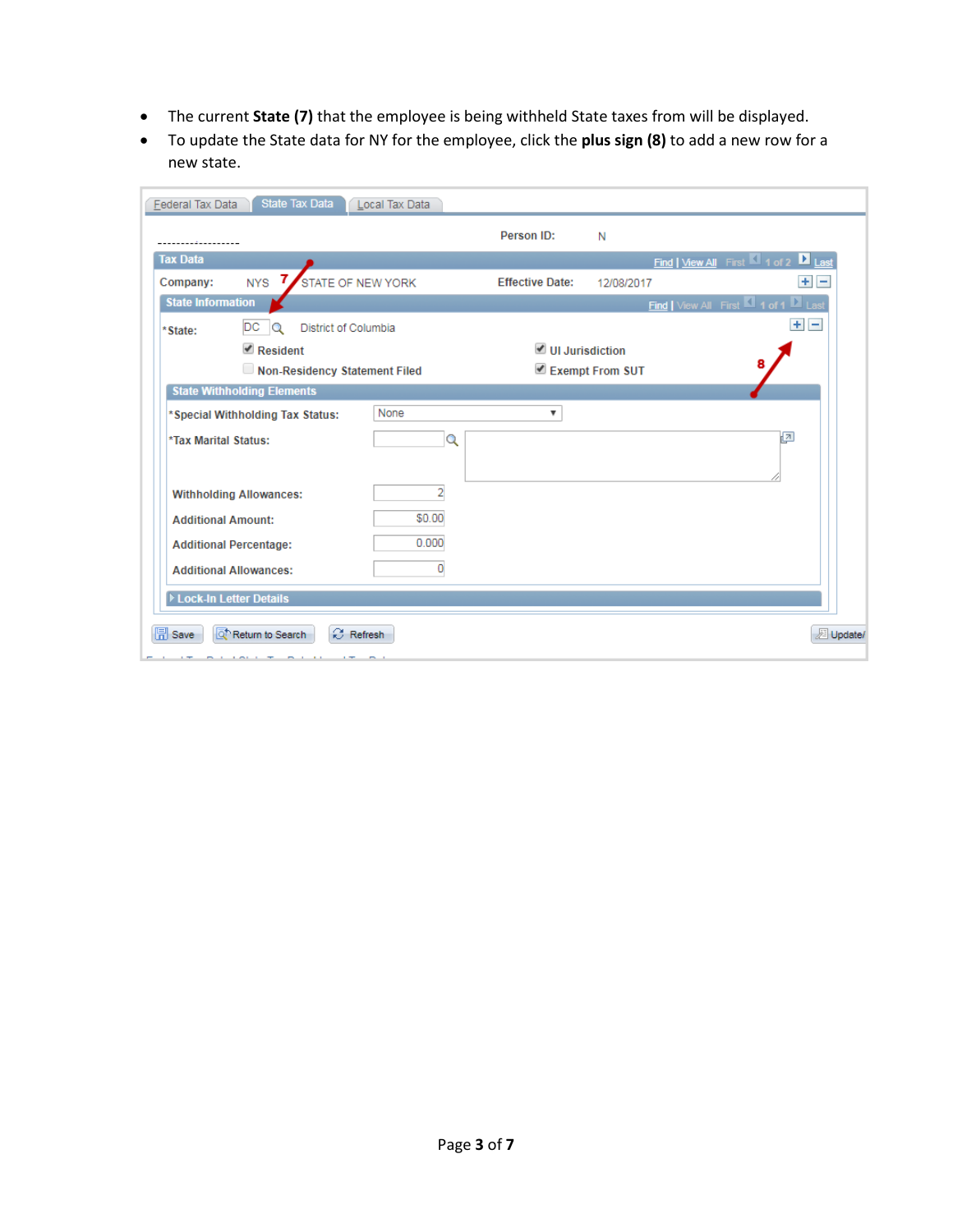• The **State (9)** field should default to blank. The user should enter 'NY' in this field.

| State Tax Data<br><b>Federal Tax Data</b>                                                      | Local Tax Data |                         |                 |                                   |  |
|------------------------------------------------------------------------------------------------|----------------|-------------------------|-----------------|-----------------------------------|--|
|                                                                                                |                | Person ID:              | N               |                                   |  |
| Tax Data                                                                                       |                |                         |                 | Find   View All First 1 of 2 Last |  |
| STATE OF NEW YORK<br>NYS 9.<br>Company:                                                        |                | <b>Effective Date:</b>  | 12/08/2017      | $+$ $-$                           |  |
| <b>State Information</b><br>$\blacksquare$ 2 of 2 $\blacksquare$ Last<br>Find   View All First |                |                         |                 |                                   |  |
| *State:                                                                                        |                |                         |                 | $+$ $-$                           |  |
| $\triangle$ Resident                                                                           |                | $\Box$ UI Jurisdiction  |                 |                                   |  |
| Non-Residency Statement Filed                                                                  |                |                         | Exempt From SUT |                                   |  |
| <b>State Withholding Elements</b>                                                              |                |                         |                 |                                   |  |
| *Special Withholding Tax Status:                                                               | None           | $\overline{\mathbf{v}}$ |                 |                                   |  |
| *Tax Marital Status:                                                                           | Q              |                         |                 | łЯ                                |  |
|                                                                                                |                |                         |                 |                                   |  |
| <b>Withholding Allowances:</b>                                                                 | 0              |                         |                 |                                   |  |
| <b>Additional Amount:</b>                                                                      | \$0.00         |                         |                 |                                   |  |
| <b>Additional Percentage:</b>                                                                  | 0.000          |                         |                 |                                   |  |
|                                                                                                | 0              |                         |                 |                                   |  |
| <b>Additional Allowances:</b>                                                                  |                |                         |                 |                                   |  |
| Lock-In Letter Details                                                                         |                |                         |                 |                                   |  |
| $\Box$ Save<br>$C$ Refresh<br>Updater<br>Return to Search                                      |                |                         |                 |                                   |  |
| Federal Tax Data   State Tax Data   Local Tax Data                                             |                |                         |                 |                                   |  |
|                                                                                                |                |                         |                 |                                   |  |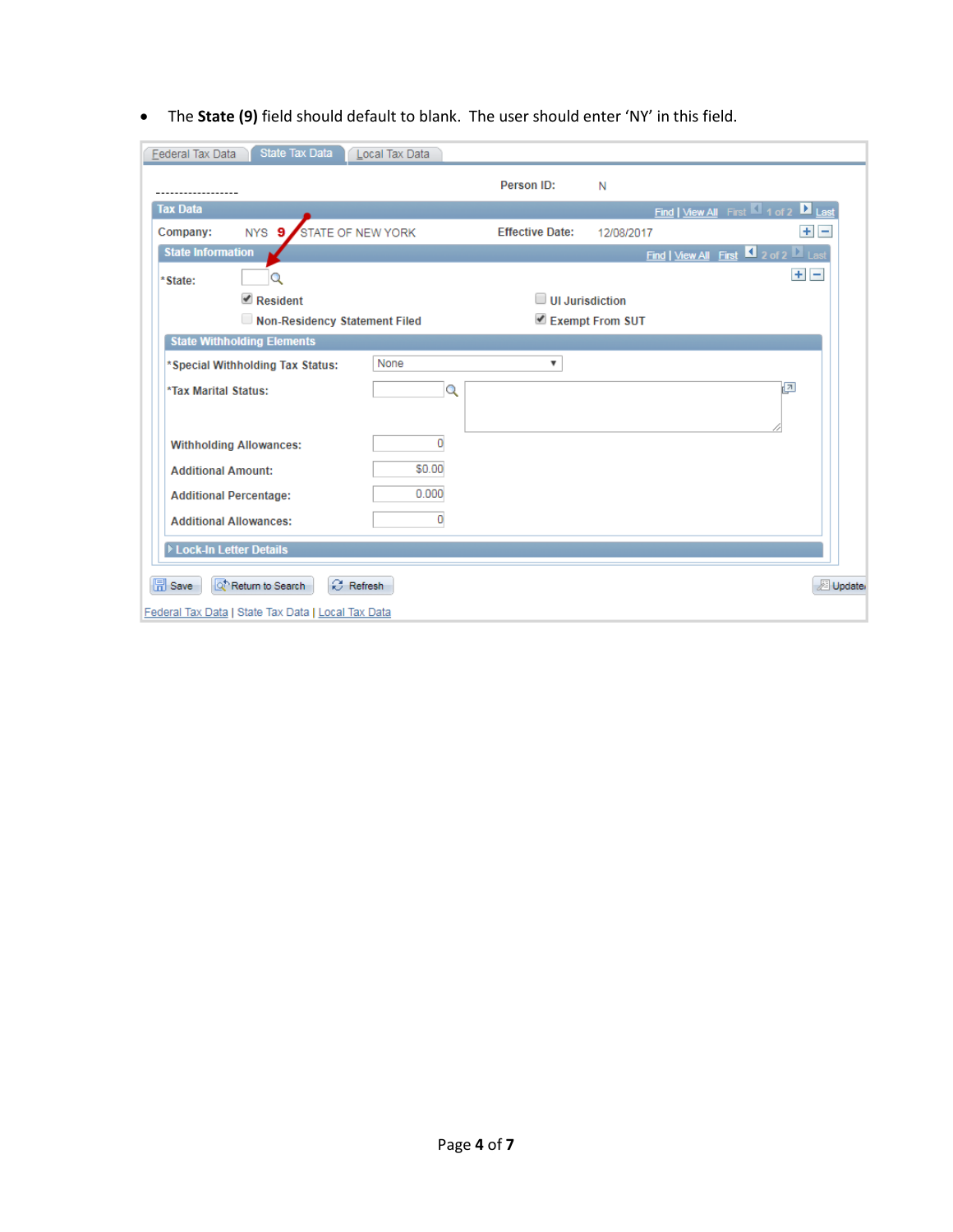| State Tax Data<br><b>Federal Tax Data</b><br>Local Tax Data                                                    |  |  |  |  |  |  |
|----------------------------------------------------------------------------------------------------------------|--|--|--|--|--|--|
| Person ID:<br>N                                                                                                |  |  |  |  |  |  |
| <b>Tax Data</b><br>Find   View All First <sup>14</sup>                                                         |  |  |  |  |  |  |
| ÷<br>Effective Date: $\bullet$<br>12/08/2017<br>-<br>Company:<br><b>NYS</b><br><b>STATE OF NEW YORK</b>        |  |  |  |  |  |  |
| 11<br>12 <sub>2</sub><br><b>State Information</b><br>Find   View All First $\Box$ 2 of 2 $\Box$ Last           |  |  |  |  |  |  |
| $+$ $-$<br>NY<br>$\mathbf Q$<br>New York<br>*State:<br>10<br>$\sqrt{}$ UI Jurisdiction<br>$\Box$ Resident      |  |  |  |  |  |  |
| Exempt From SUT<br>Non-Residency Statement Filed                                                               |  |  |  |  |  |  |
| Not Applicable<br>Exempt<br>$\checkmark$<br>$\overline{\mathbf{v}}$<br>*FLI Status:<br>*SDI Status:            |  |  |  |  |  |  |
| <b>State Withholding Elements</b><br>13                                                                        |  |  |  |  |  |  |
| None<br>$\checkmark$<br>*Special Withholding Tax Status:                                                       |  |  |  |  |  |  |
| S<br>łи<br>Single or Head of Household<br>Q<br><b>*Tax Marital Status:</b>                                     |  |  |  |  |  |  |
| 0<br><b>Withholding Allowances:</b>                                                                            |  |  |  |  |  |  |
| \$0.00<br><b>Additional Amount:</b>                                                                            |  |  |  |  |  |  |
| 0.000<br><b>Additional Percentage:</b>                                                                         |  |  |  |  |  |  |
| 0<br><b>Additional Allowances:</b>                                                                             |  |  |  |  |  |  |
| Lock-In Letter Details                                                                                         |  |  |  |  |  |  |
| include <b>h</b><br><b>B</b> Refresh<br><b>日</b> Save<br>Thetum to Search<br>$\equiv$ Notify<br>Update/Display |  |  |  |  |  |  |

- The \***FLI Status Field (10)** should then display.
- Users should then uncheck the **Resident checkbox (11)**.
- Users should check the **UI Jurisdiction checkbox (12).**
- The user will then need to enter in the **Tax Marital Status (13)** in order to save the record.
- The user should then click on the **Arrow (14)** to view the previous row for the Non-NY row.

## **\*FLI – Family Leave Insurance**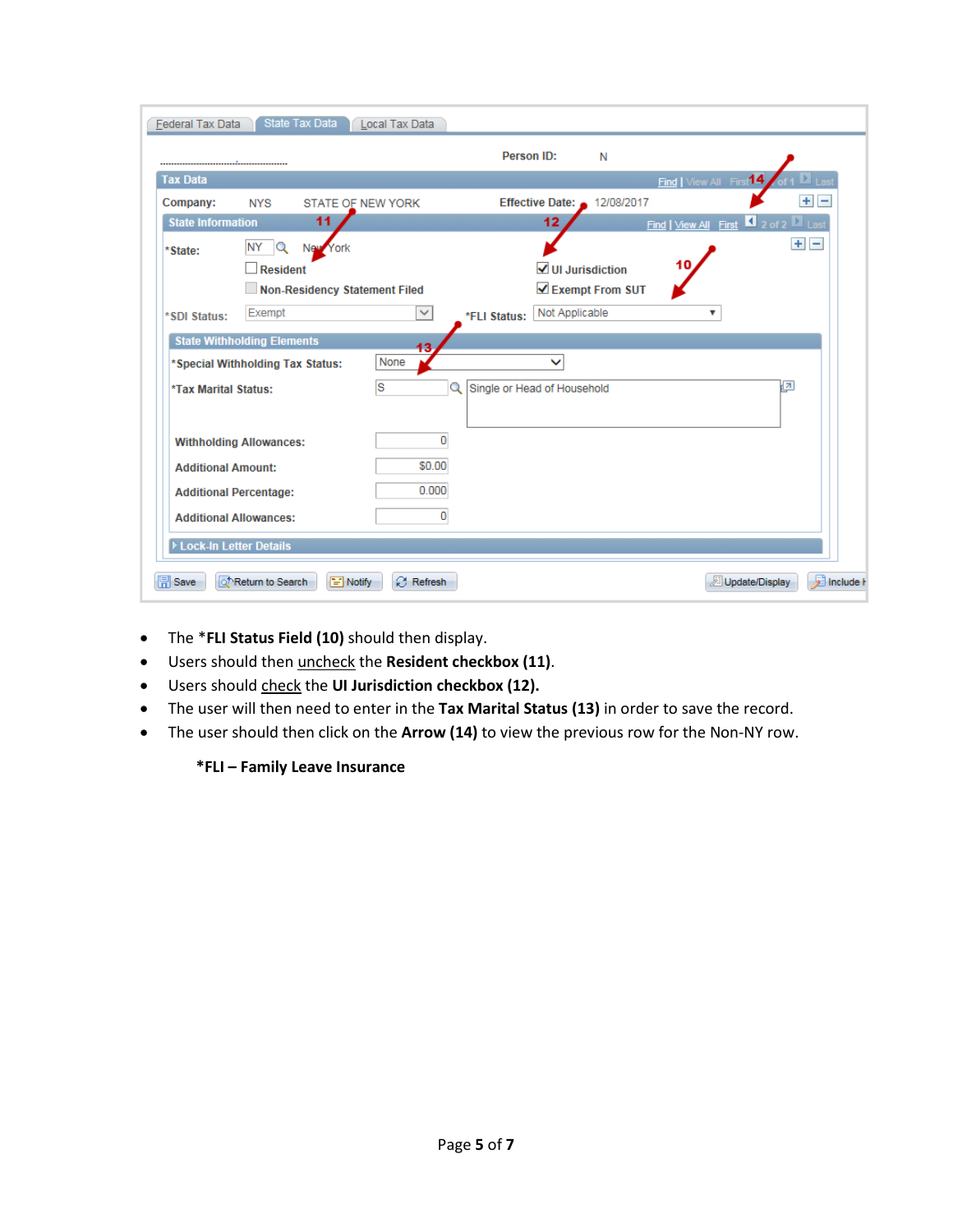- Users should then uncheck the **UI Jurisdiction checkbox – for the non-NY State row (15).**
- **Save (16)** the changes. The employee tax data is now updated.

| Federal Tax Data                  | State Tax Data                      | Local Tax Data    |                        |                 |                                                                 |
|-----------------------------------|-------------------------------------|-------------------|------------------------|-----------------|-----------------------------------------------------------------|
| .                                 |                                     |                   | Person ID:             | N               |                                                                 |
| <b>Tax Data</b>                   |                                     |                   |                        |                 | Find   View All First 1 of 4 1 Last                             |
| Company:                          | <b>NYS</b>                          | STATE OF NEW YORK | <b>Effective Date:</b> | 12/08/2017      | $+$ $-$                                                         |
| <b>State Information</b>          |                                     |                   | 15                     |                 | Find   View All First $\blacksquare$ 1 of 2 $\blacksquare$ Last |
| *State:                           | DCQ<br>District of Columbia         |                   |                        |                 | $+$ $-$                                                         |
|                                   | $\blacksquare$ Resident             |                   | $\Box$ UI Jurisdiction |                 |                                                                 |
|                                   | Non-Residency Statement Filed       |                   |                        | Exempt From SUT |                                                                 |
|                                   | <b>State Withholding Elements</b>   |                   |                        |                 |                                                                 |
|                                   | *Special Withholding Tax Status:    | None              | ▼                      |                 |                                                                 |
| *Tax Marital Status:              |                                     | ls<br>Q           | Single                 |                 | 國                                                               |
|                                   |                                     |                   |                        |                 |                                                                 |
|                                   | <b>Withholding Allowances:</b>      |                   |                        |                 |                                                                 |
| <b>Additional Amount:</b>         |                                     | \$0.00            |                        |                 |                                                                 |
|                                   |                                     |                   |                        |                 |                                                                 |
|                                   | <b>Additional Percentage:</b>       | 0.000             |                        |                 |                                                                 |
|                                   | <b>Additional Allowances:</b>       | 0                 |                        |                 |                                                                 |
| <b>Letter Details</b><br>Lock-liv |                                     |                   |                        |                 |                                                                 |
|                                   |                                     |                   |                        |                 |                                                                 |
|                                   |                                     |                   |                        |                 |                                                                 |
| <b>日</b> Save                     | Return to Search<br>$\equiv$ Notify | $C$ Refresh       |                        |                 | D Include H<br>Update/Display                                   |